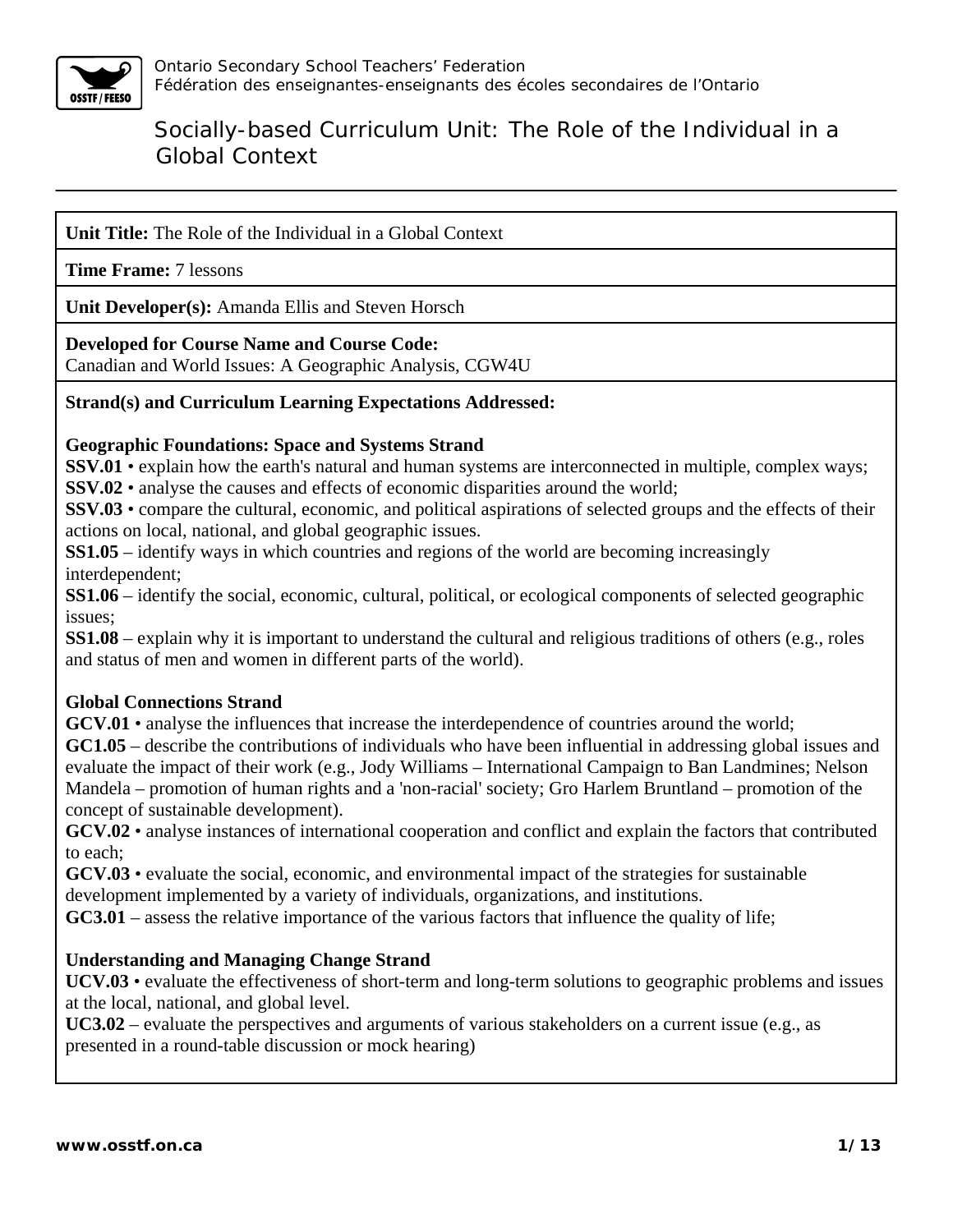

### **Methods of Geographic Inquiry and Communication Strand**

**GIV.01** • use the methods and tools of geographic inquiry to locate, gather, evaluate, and organize information;

**GI1.01** – develop and use appropriate questions to focus a geographic inquiry;

**GI1.02** – gather geographic information from primary sources (e.g., field research, surveys, interviews) and secondary sources (e.g., books and journals, mainstream and alternative media, CD-ROMs, the Internet) to research a geographic topic or issue;

**GI1.03** – gather geographic information, using a variety of geographic tools and technologies (e.g., maps, remote-sensing imagery, aerial photographs, satellite images, geographic information systems [GIS]);

**GI1.04** – evaluate the credibility of sources (e.g., authority, impartiality, expertise) and the reliability and usefulness of information (e.g., accuracy and relevance, absence of bias or prejudice, arguments substantiated by evidence);

**GIV.02** • analyse and interpretdata gathered through research and investigation, using a variety of methods and geotechnologies;

**GI2.01** – distinguish among opinion, argument, and fact in research sources;

**GI2.05** – develop possible solutions to geographic problems or issues, using appropriate forecasting, decision-making, and/or problemsolving strategies;

**GI2.07** – explain the different points of view on a geographic issue that are, or might be, held by various stakeholders (e.g., individuals, business organizations, governments, special interest groups);

**GI2.09** – draw conclusions or make judgements or predictions on the basis of reasoned analysis and supporting evidence;

**GI2.10** – complete an independent inquiry into a selected local, national, or global issue that reflects the required elements of a geographic inquiry (e.g., stated focus of inquiry; research and analysis using geographic methods and tools, including geotechnologies; arguments and conclusions supported by evidence).

**GIV.03** • communicate the results of geographic inquiries, using appropriate terms and concepts and a variety of forms and techniques.

**GI3.01** – communicate the results of geographic inquiries, for different audiences and purposes, using a variety

of forms (e.g., oral and written reports, multimedia presentations, essays) and including geographic visual supports, both conventional (e.g., photographs, charts, graphs, models, organizers, diagrams, maps) and geotechnological (e.g., computer-generated maps and graphs, aerial photographs, satellite images);

**GI3.02** – use an accepted form of academic documentation (e.g., footnotes, endnotes, or author-date citations;

bibliographies or reference lists) to acknowledge all information sources, including electronic sources;

**GI3.03** – use appropriate terminology (e.g., region, pattern, interdependence, global perspective, global commons, disparity, equity, carrying capacity, ethnocentrism, anthropocentrism, sustainable development, human development index) when communicating results of geographic inquiries.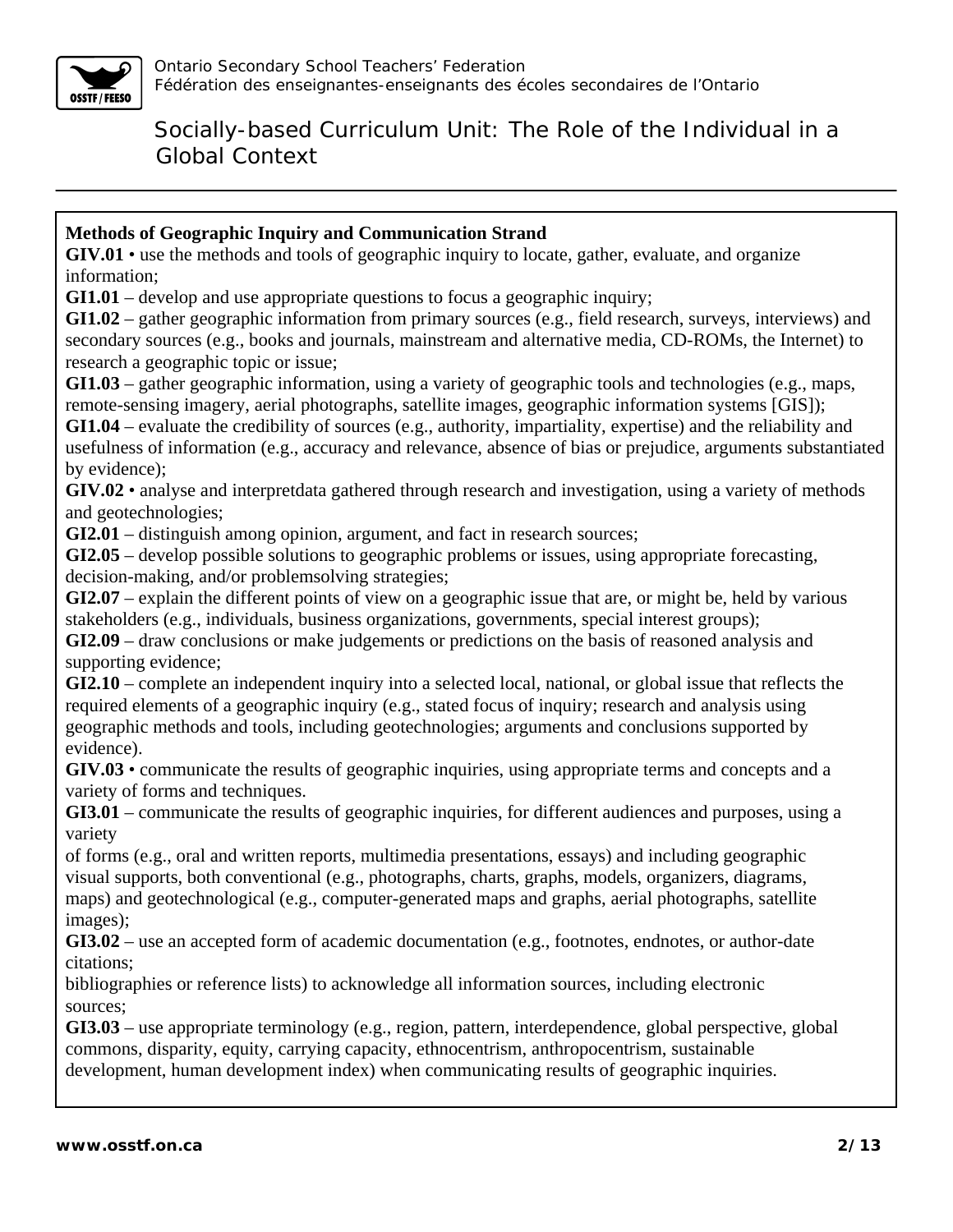

## **Desired Results**

### **Unit Description:**

This introductory unit to Canadian and World Issues: A Geographic Analysis, CGW4U, addresses the question "Can One Person Change the World?" The unit sets up a framework for students to actively engage not only in academic studies of the role of the individual, but also to play a role in fundraising and creating awareness for a charity or cause of their choice. Students gain an understanding that individuals make significant global change (for better or worse), and that as a global citizen, they also have an important role to play in our society. Students will learn and communicate about the legacies of certain individuals over time and geography through the use and development of skills focused on research, multimedia technologies, literacy and Instructional Intelligences. Students continue their path to global citizenship by thinking globally and acting locally, with the creation and production of a world issues focused mixed media presentation. The course's culminating task can also be directly tied to this unit.

### **Enduring Understandings / Learning:**

### **Enduring Understandings:**

- The planet earth is truly a global village.
- It is important to be a global citizen.
- Every individual is important, even in a global context.
- Individuals should think globally, and act locally.
- One person can change the world, for better or worse.

#### **Enduring Learning:**

- The Inquiry Process from Research to Action to Report
- How to formulate and justify an argument
- How to make a reasoned response
- Understanding the use and value of educational technology

### **Assessment Tasks**

### **Performance Tasks and Other Evidence That Will Demonstrate the Knowledge and Skills Acquired**:

- Anticipation Guide at completion, students should understand and agree with all focus questions
- Completed mini-biographies will demonstrate research abilities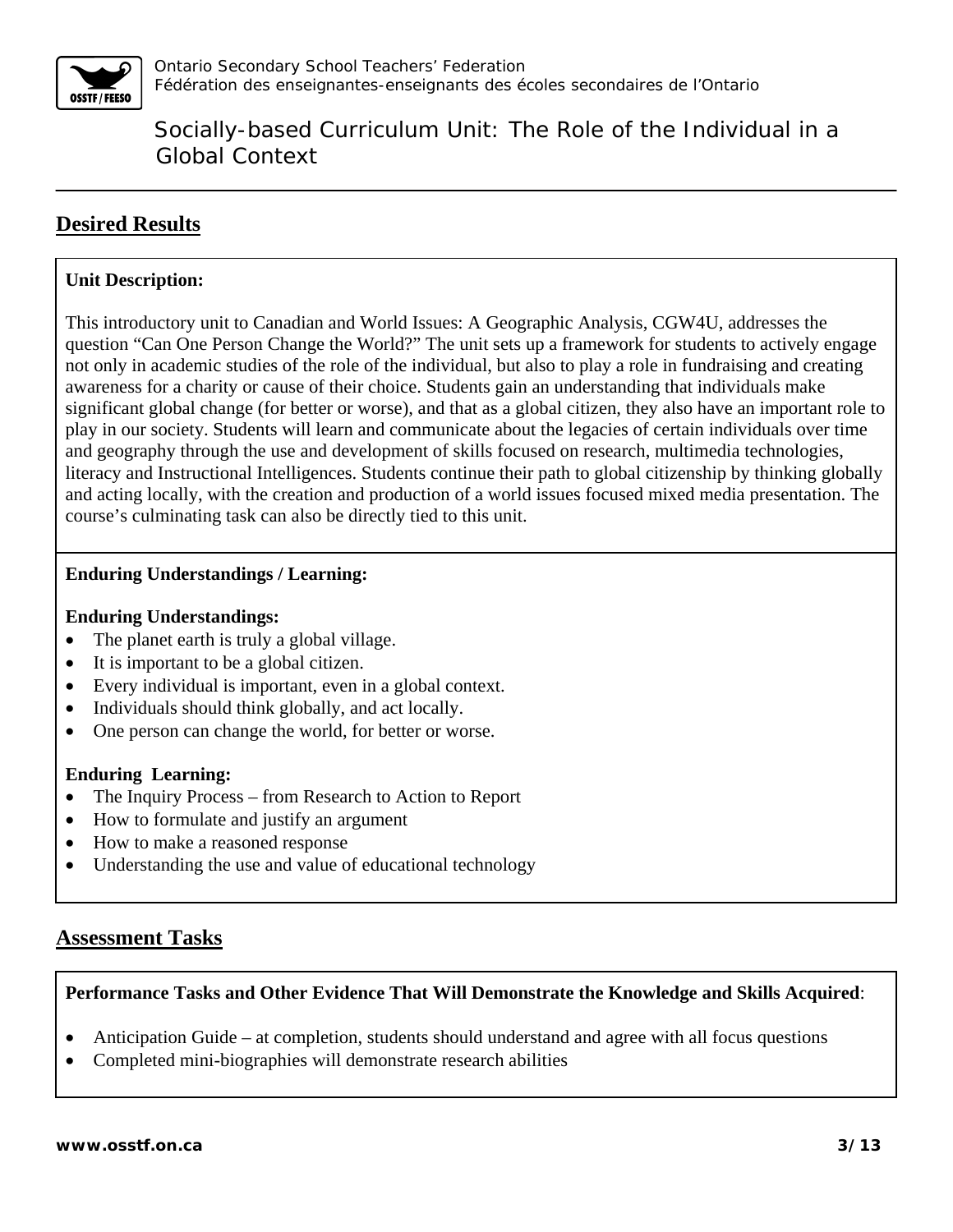

- Coffeehouse presentations students demonstrate they can formulate and justify an argument and make a reasoned response
- Media Assignment students demonstrate their research and action skills using educational technology

#### **Assessment Criteria:**

Rubrics for assessment are contained in the Appendices:

- ICE rubric (a preparation for future summatives in subsequent units)
- Media Assignment

## **Unit Planning Notes**

#### **Prior Learning Necessary (if any)**:

- Research skills
- How to cite and document research
- Writing skills
- Presentation and/or Discussion skills
- Co-operative Group Learning
- Journal writing

#### **Preparation Notes (if any):**

- Video, "The Power of One"
- TV and DVD player
- All Appendices photocopied:
	- + Appendices C-F, J, K photocopied ONCE (preferably on bright paper)
	- + Appendix G-I, T to be photocopied on an overhead
	- + Appendix L photocopied for class AND on an overhead
- Small circle stickers for dotmocracy
- Current calendar for dates (to post in class)
- Library/Computer Lab time booked Day 4
- Computer Lab booked Day  $6, 7$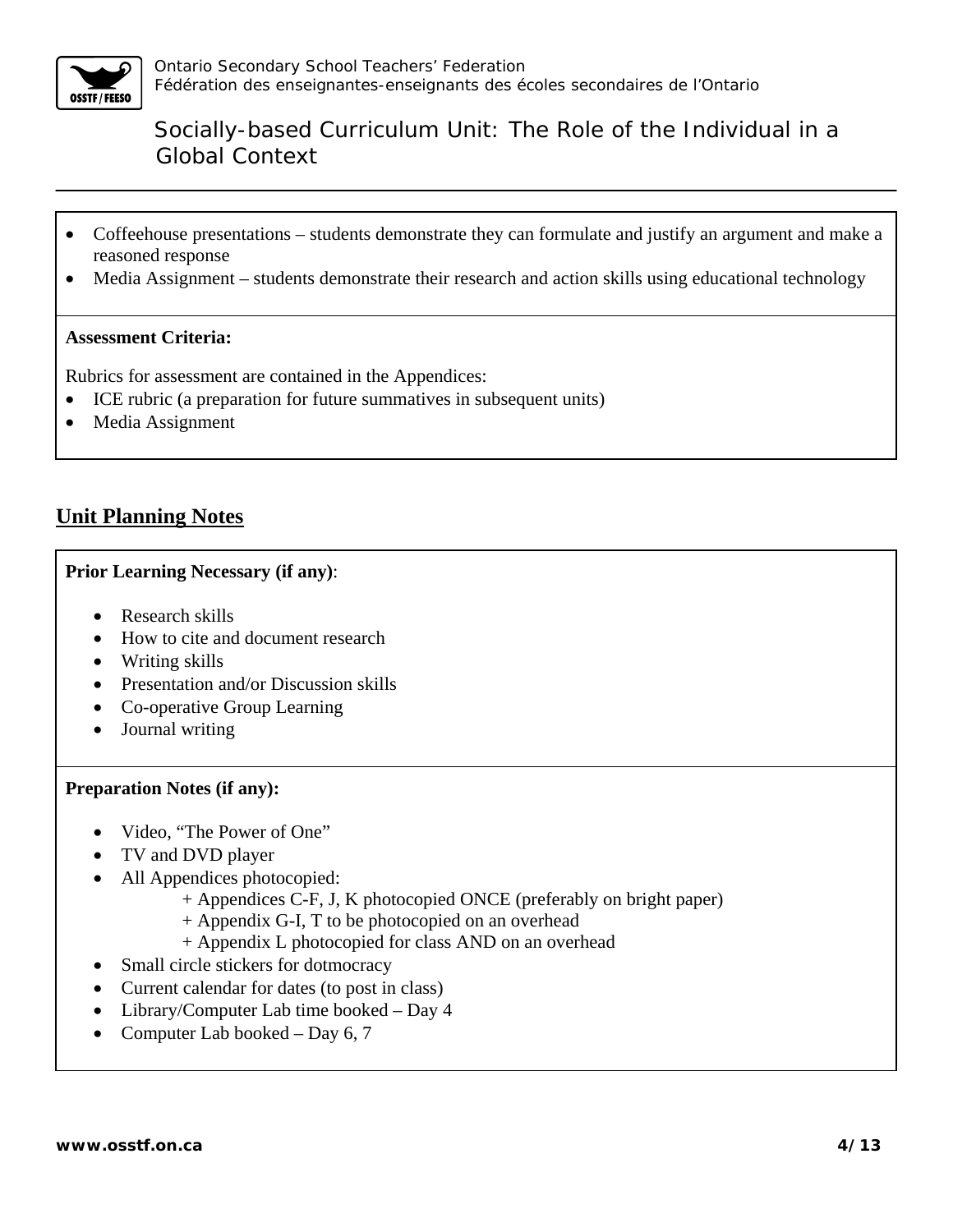

## **Learning Plan**

| <b>Lesson 1</b>                                                                                                                  |                    |                      |
|----------------------------------------------------------------------------------------------------------------------------------|--------------------|----------------------|
| Assessment:                                                                                                                      | <b>Evaluation:</b> |                      |
| Anticipation Guide – Response Before Unit                                                                                        | None               |                      |
| <b>Example 2</b> Class Discussions-informal assessment of background                                                             |                    |                      |
| info on South Africa, Apartheid                                                                                                  |                    |                      |
| <b>Journal Entry</b>                                                                                                             |                    |                      |
| <b>Peer Editing - Teacher comments only</b>                                                                                      |                    |                      |
| <b>Resources:</b>                                                                                                                |                    |                      |
| Appendix A- Anticipation Guides                                                                                                  |                    |                      |
| a The Power of One (show the clip "A drop of Water." (chapter 25) until "It works!" (chapter 31)                                 |                    |                      |
| and DVD player                                                                                                                   |                    |                      |
| ■ Student journals                                                                                                               |                    |                      |
| $\blacksquare$ Appendix B – Guide to Writing Journal Responses and Peer Editing                                                  |                    |                      |
|                                                                                                                                  |                    |                      |
| <b>Lesson Details</b>                                                                                                            |                    | <b>Time</b>          |
| Open:                                                                                                                            |                    |                      |
| 1. Explain the use of an anticipation guide.                                                                                     |                    | $5$ min.<br>$5$ min. |
| 2. Have students complete the 'Response Before Unit' section.<br>Think/Pair/Share (Instructional Intelligence strategy- Bennett) |                    | 5 min.               |
| 3.<br>Teacher will introduce the question :                                                                                      |                    |                      |
|                                                                                                                                  |                    |                      |
| "Does the individual have responsibility in a society/community?". Guided                                                        |                    |                      |
| questioning by teacher.                                                                                                          |                    |                      |
| Middle:                                                                                                                          |                    |                      |
| Introduce the movie <b>The Power of One</b> . (This movie is about the choices of                                                |                    | 2 min.               |
| individuals affecting racism and the system of Apartheid that was once in South                                                  |                    |                      |
| Africa. It is a powerful movie with many amazing and some disturbing scenes. It is a                                             |                    |                      |
| historic drama based in South Africa during the birth of Apartheid. The main                                                     |                    |                      |
| character is PK who is an orphan from English heritage and has been raised by his                                                |                    |                      |
| grandparents and some interesting teachers.)                                                                                     |                    |                      |
| 2. Watch the selected clips from <b>The Power of One</b> : from 'A drop of water' to the end                                     |                    | 23 min.              |
| of the chapter "It Works".<br>Journal response to one or more of the following questions (teacher or students can<br>3.          |                    |                      |
| decide which one/s should be answered):                                                                                          |                    | $10 \text{ min}$     |
| What does the title of the movie refer to?                                                                                       |                    |                      |
| b. Who is the "one"?                                                                                                             |                    |                      |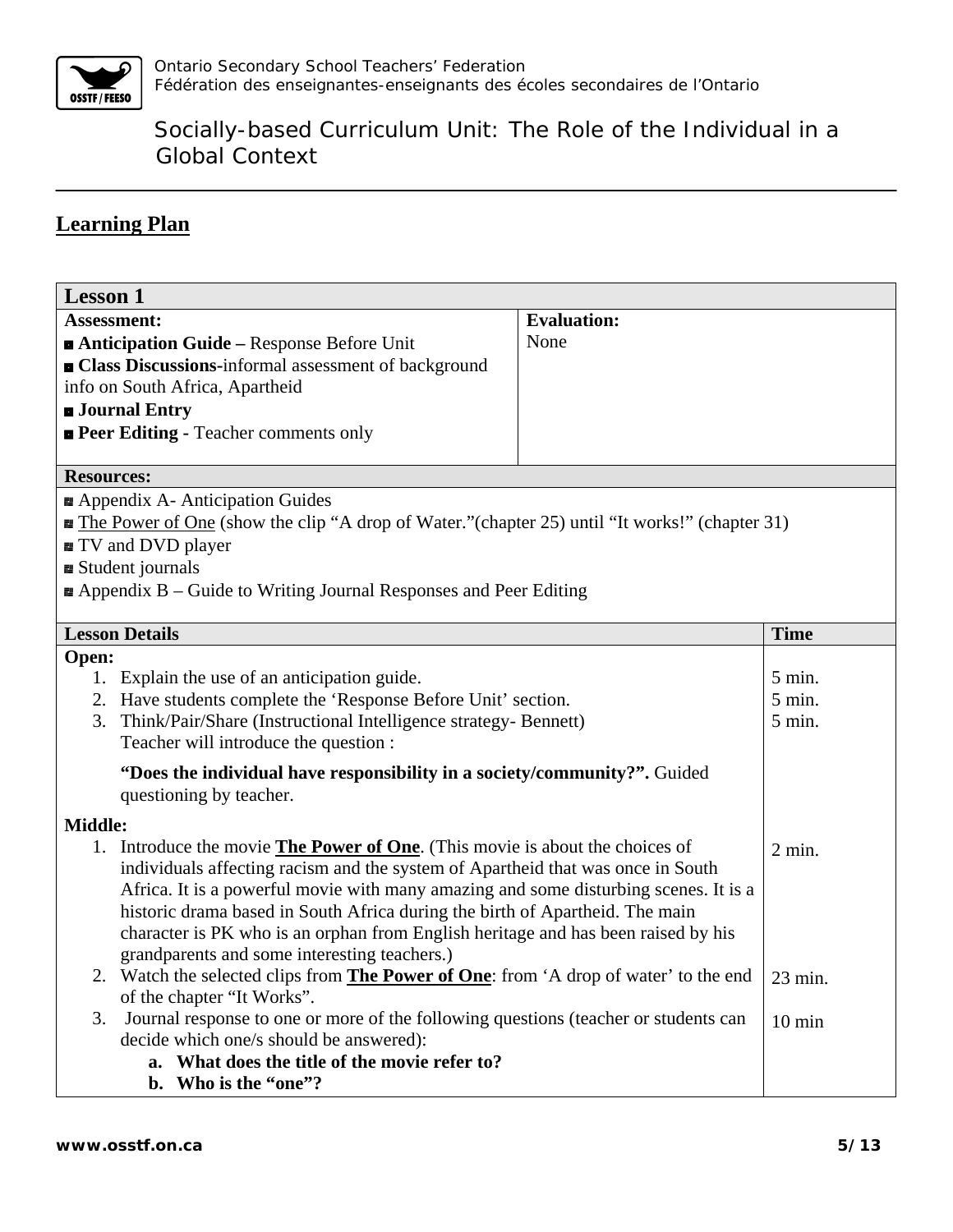

| c. Everyone has to make a decision about 'stepping up'. In this scene PK<br>had to decide whether to teach the people of the townships or not. What<br>were his 'Challenges' to this decision?<br>What was the significance of the child learning the word 'unalienable'?<br>d.<br>Where did the teacher training take place? Why?<br>e.<br>Summarize the consequences of PK taking action and being involved in<br>f.<br>this struggle against racism. |         |
|---------------------------------------------------------------------------------------------------------------------------------------------------------------------------------------------------------------------------------------------------------------------------------------------------------------------------------------------------------------------------------------------------------------------------------------------------------|---------|
| <b>Close:</b><br>1. Hand out and read over the 'Guide to Writing Journal Responses and Peer Editing' -<br>Appendix B. Students should switch journals and peer edit and assess as per the handout.<br>Hand back to the author for perusal; ticket out the door is to hand in journals for teacher<br>assessment                                                                                                                                         | 10 min. |
| <b>Expectations:</b>                                                                                                                                                                                                                                                                                                                                                                                                                                    |         |
| OVERALL: SSV.01, SSV.03, GCV.02, UCV.03, GIV.03                                                                                                                                                                                                                                                                                                                                                                                                         |         |
| SPECIFIC: SS1.06, SS1.08, GI2.01, GCI.05, GC2.03, GI1.04 GC3.01, UC3.02, GI3.03                                                                                                                                                                                                                                                                                                                                                                         |         |
| <b>Literacy-Numeracy Skills:</b>                                                                                                                                                                                                                                                                                                                                                                                                                        |         |
| Writing, discussion, editing                                                                                                                                                                                                                                                                                                                                                                                                                            |         |
| <b>Accommodations/Modifications:</b>                                                                                                                                                                                                                                                                                                                                                                                                                    |         |
| Ensure that you make the necessary changes based on IEPs and student needs.                                                                                                                                                                                                                                                                                                                                                                             |         |

| <b>Lesson 2</b>                                                                             |                    |             |
|---------------------------------------------------------------------------------------------|--------------------|-------------|
| <b>Assessment:</b>                                                                          | <b>Evaluation:</b> |             |
| Critical thinking, supporting an argument                                                   | none               |             |
|                                                                                             |                    |             |
| <b>Resources:</b>                                                                           |                    |             |
| Appendices C,D,E and F-4 Corners Quotations (1 quote in one of the 4 corners)               |                    |             |
| Appendix G-You must make this into an "overhead"                                            |                    |             |
| Appendix H and I-1 copy of each for every student                                           |                    |             |
| Appendix J and K- 1 copy of each                                                            |                    |             |
| Dot Stickers- enough for every student in the class.                                        |                    |             |
|                                                                                             |                    |             |
| <b>Lesson Details</b>                                                                       |                    | <b>Time</b> |
| Open:                                                                                       |                    |             |
| Four Corners is an academic task that allows students to move around and interact           |                    |             |
| with course material. In this case we have four quotations to be considered. <b>None of</b> |                    |             |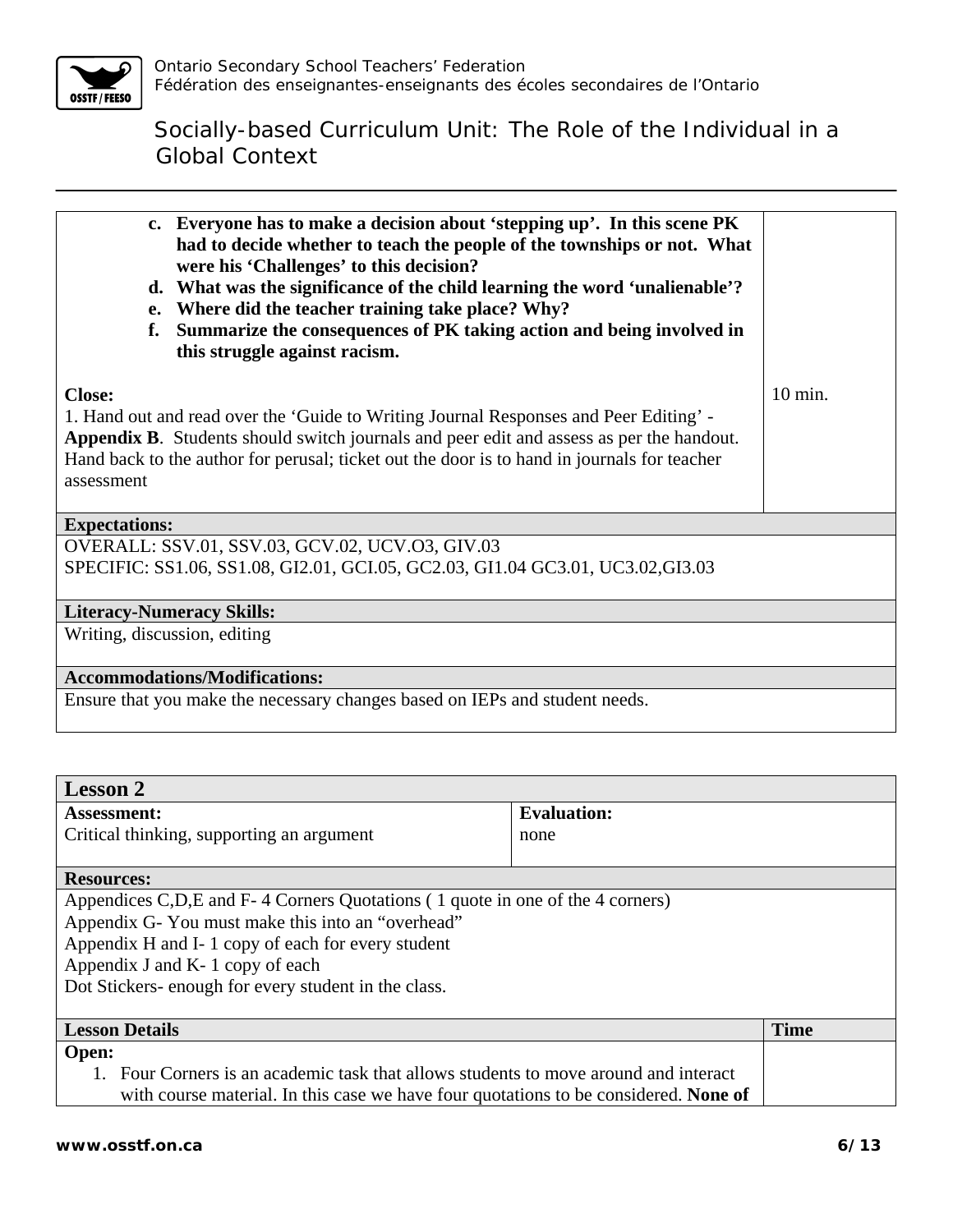

|                                                                                      |            | the Quotations should have the author's name attached.                                                                                                                |          |
|--------------------------------------------------------------------------------------|------------|-----------------------------------------------------------------------------------------------------------------------------------------------------------------------|----------|
| "I think a hero is an ordinary individual who finds strength to persevere and endure |            |                                                                                                                                                                       |          |
|                                                                                      |            | in spite of overwhelming obstacles." (Christopher Reeve - Appendix C)                                                                                                 |          |
|                                                                                      |            |                                                                                                                                                                       |          |
|                                                                                      |            | "It is only to the individual that a soul is given." (Albert Einstein $(1879 - 1955)$ ) -                                                                             |          |
|                                                                                      |            | <b>Appendix D)</b>                                                                                                                                                    |          |
|                                                                                      |            | "Whatever affects one directly, affects all indirectly. I can never be what I ought to                                                                                |          |
|                                                                                      |            | be until you are what you ought to be." (Martin Luther King, Jr. - Appendix E)                                                                                        |          |
|                                                                                      |            | "I have sworn to only live free. Even if I find bitter the taste of death, I don't want<br>to die humiliated or deceived." (Osama bin Laden - Appendix F)             |          |
| a)                                                                                   |            | Ask the students to go to each corner and consider each quotation.                                                                                                    | $2$ min. |
| b)                                                                                   |            | Then ask the students to go to the corner that seems to be the one that appeals to                                                                                    | 1 min.   |
|                                                                                      |            | them the most.                                                                                                                                                        |          |
| c)                                                                                   |            | The students are to discuss the quote amongst the small group and discuss the                                                                                         | 13 min.  |
|                                                                                      |            | reasons why they like this quotation the most and be prepared to persuade others to                                                                                   |          |
|                                                                                      |            | join their group. The teacher should encourage supported arguments.                                                                                                   |          |
| d) Students who change their minds may move to different corners after hearing the   |            | $2$ min.                                                                                                                                                              |          |
|                                                                                      | arguments. |                                                                                                                                                                       |          |
| e)                                                                                   |            | Teacher reveals the quotations' authors and ask students if the identification of the                                                                                 | 5 min.   |
|                                                                                      |            | speaker changes their mind and makes them want to change corners. If so, they                                                                                         |          |
|                                                                                      |            | must justify their response and let students change corners if they choose but first<br>they must justify their response. Encourage reasoned and supported arguments. |          |
|                                                                                      |            |                                                                                                                                                                       |          |
| <b>Middle:</b>                                                                       |            |                                                                                                                                                                       |          |
|                                                                                      |            |                                                                                                                                                                       |          |
|                                                                                      |            | <b>The Ripple Effect-</b> How an event or action in one place may effect changes (foreseen or                                                                         |          |
|                                                                                      |            | unforeseen) in other people or places.                                                                                                                                |          |
|                                                                                      |            | 1. Teacher to place on an overhead the "Tsunami December 26, 2004" map -                                                                                              |          |
|                                                                                      |            | <b>Appendix G</b>                                                                                                                                                     | 5 min.   |
|                                                                                      | 2.         | Ask students about the following in regards to this map:                                                                                                              | 5 min.   |
|                                                                                      | a)         | Where did the tsunami occur? (read map)                                                                                                                               |          |
|                                                                                      | b)         | Where were the impacts of the tsunami felt? (on every seash ore)                                                                                                      |          |
|                                                                                      | C)         | What human and physical impacts were there?(damage to coasts, human                                                                                                   |          |
|                                                                                      |            | settlements and loss of lives)                                                                                                                                        |          |
|                                                                                      | d)         | How does this event demonstrate the ripple effect?                                                                                                                    |          |
|                                                                                      |            | e) Does the ripple effect require a physical event in order to take place? Give 3                                                                                     |          |
|                                                                                      |            | examples (democracy, religion, philosophy)                                                                                                                            |          |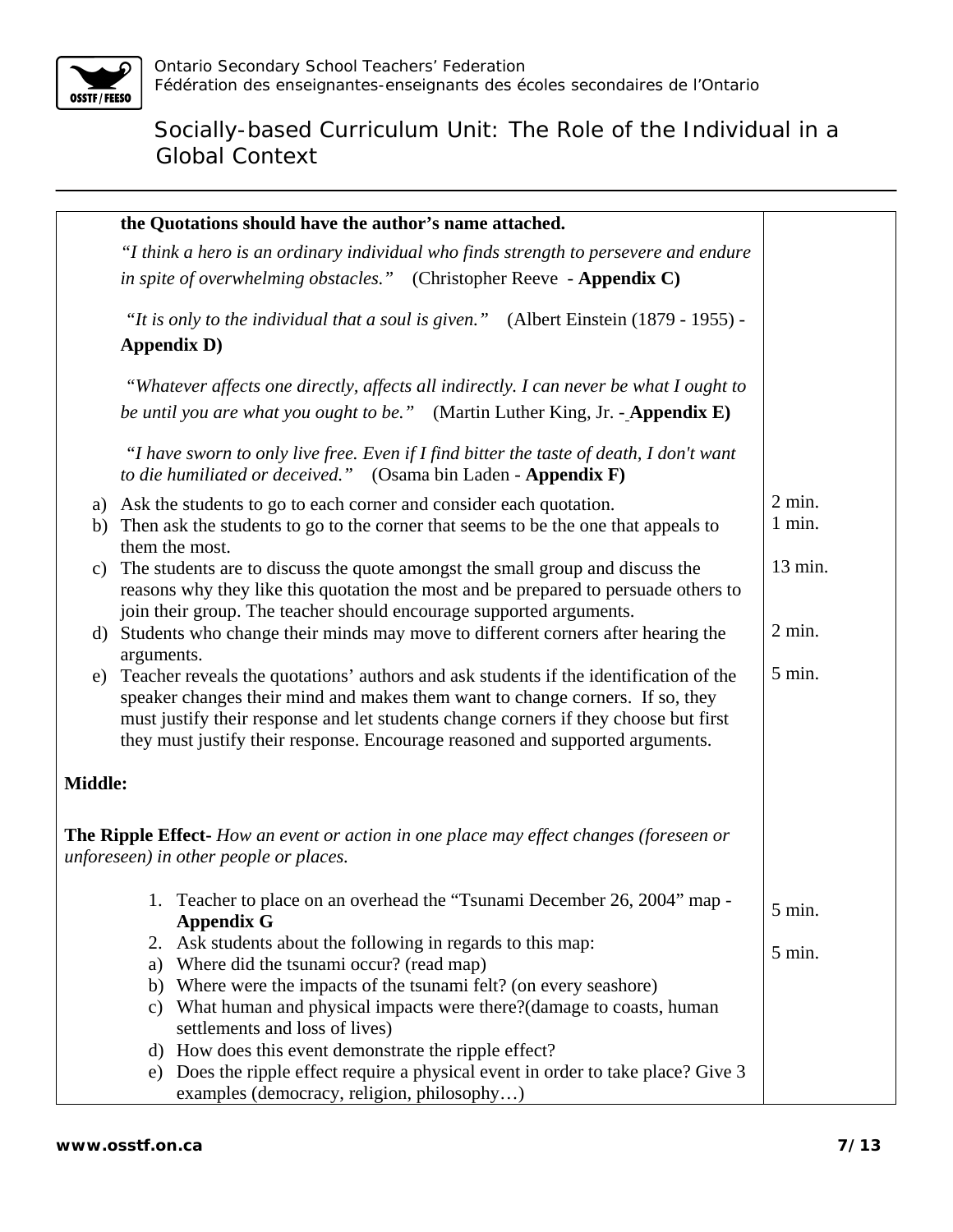

|                                  | 3. Flow Charts:                                                                                                                                                                                                                                                                                                                                      | 5 min.                                   |
|----------------------------------|------------------------------------------------------------------------------------------------------------------------------------------------------------------------------------------------------------------------------------------------------------------------------------------------------------------------------------------------------|------------------------------------------|
|                                  | a) Hand out Appendix H and read the Rosa Parks' flow chart as a group.<br>Demonstrate the ripple effect that emanated from her actions. Ask the<br>students to write notes and comments based on the flow chart. Encourage<br>comments on events that they admire, that remind them of other things and<br>whether they can relate to her.           |                                          |
|                                  | b) Hand out Appendix I and read the Karl Lueger's flow chart as a group.<br>Demonstrate the ripple effect that emanated from his ideas. Ask the students<br>to write notes and comments based on the flow chart. Encourage comments<br>on events or ideas that remind them of other things and whether Hitler was<br>an avoidable historical figure. | $10 \text{ min.}$                        |
| C)                               | Divide the class into two groups (rock, paper, scissors) one group will<br>represent Rosa Parks and the other Karl Lueger. Each group will devise a<br>response to: "My Individual had the greated ripple effect."                                                                                                                                   |                                          |
|                                  | d) one person from each group will read the argument to the class. As<br>arguments are being read the teacher can assist learning by listing missing<br>arguments, differentiating fact from beliefs and noting supported opinions.<br>e) Encourage discussions and questioning in the remaining time.                                               |                                          |
| <b>Close:</b>                    | Ticket out the door! (Appendix J and K) Students must vote in a dotmocracy on who<br>they believe had the biggest ripple effect based on the readings/discussions. Give students a<br>dot sticker to place on the Appendix of their choice as they leave. Save these for next class.                                                                 | As students are<br>leaving<br>$<$ 1 min. |
| <b>Expectations:</b>             |                                                                                                                                                                                                                                                                                                                                                      |                                          |
|                                  | OVERALL: SSV.02, SSV.01, SSV.03, GIV.01, GIV.02, GIV.03<br>SPECIFIC:SS1.08, SS1.5, SS1.06, GI2.05, GI2.07, GI2.09, GI2.10, GI3.01, GI3.03                                                                                                                                                                                                            |                                          |
| <b>Literacy-Numeracy Skills:</b> |                                                                                                                                                                                                                                                                                                                                                      |                                          |
|                                  | Reading, discussion critical thinking creating a supported argument, persuasion                                                                                                                                                                                                                                                                      |                                          |
|                                  | <b>Accommodations/Modifications:</b>                                                                                                                                                                                                                                                                                                                 |                                          |
|                                  | Ensure that you make the necessary changes based on IEPs and student needs.                                                                                                                                                                                                                                                                          |                                          |

| <b>Lesson 3</b>          |                                             |
|--------------------------|---------------------------------------------|
| <b>Assessment:</b>       | Evaluation:                                 |
| Critical thinking skills | Appendix M or N- Change the World Challenge |
|                          | Assignments                                 |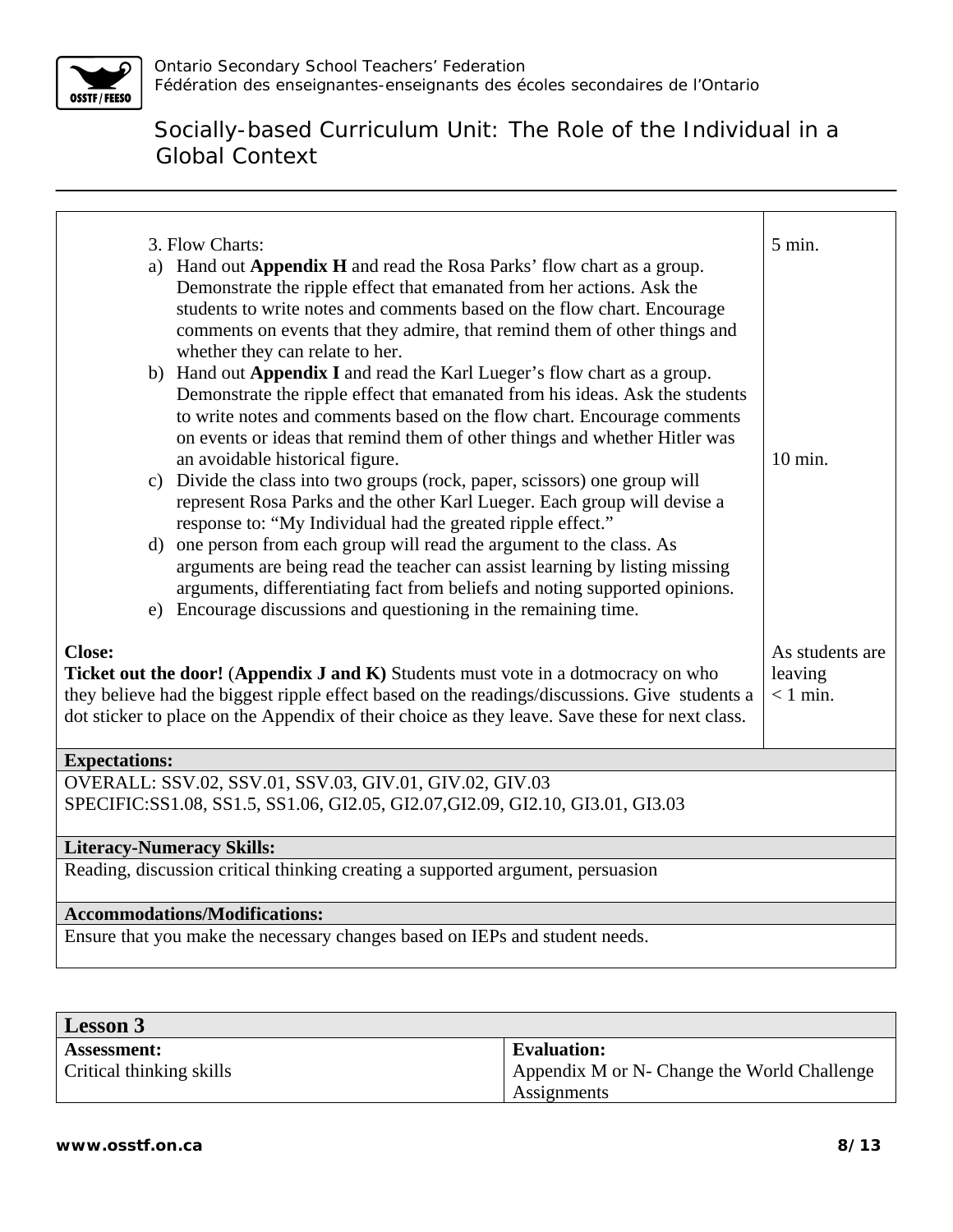

| <b>Resources:</b>                                                                                                |             |
|------------------------------------------------------------------------------------------------------------------|-------------|
| Appendices: K (from last day's dotmocracy), L, M $_{\text{o}r}$ N, O, P and Q<br><b>Blank</b> overhead           |             |
| Class calendar                                                                                                   |             |
|                                                                                                                  |             |
| <b>Lesson Details</b>                                                                                            | <b>Time</b> |
| Open:                                                                                                            |             |
|                                                                                                                  |             |
| 1. Display the results from last day's dotmocracy.                                                               |             |
| 2. Use the students' comments and teacher's notes to lead a discussion on Challenges                             |             |
| to Change.                                                                                                       | 10 min.     |
| Hand out Appendix L and place students in small groups to brainstorm as many<br>3.                               |             |
| examples as possible of challenges to change.                                                                    | 5 min.      |
| a) Have groups present to class. Teacher writes down challenges and changes on an                                |             |
| overhead.                                                                                                        | 5 min       |
| b) Display overhead of completed challenges to change handout. Discuss the                                       |             |
| problems in terms of the challenges to change in others. Encourage critical                                      | 5-10 min.   |
| comments about the unwillingness of change in others.                                                            |             |
| c) Write on the board this quotation: "Think globally, Act locally." Discuss the                                 |             |
| meaning and relevance for the "others" reluctant to act.                                                         | 5 min.      |
| 4. a) Hand out Appendix M or N. (Please note there are two options for this                                      |             |
| assignment. M is a short term assignment and N is or can be part of a                                            | 45 min.     |
| culminating task.) In their groups students are to pick one thing they can do to<br>change the world positively. |             |
| b) Hand out Appendix O, P and Q. Read them over and discuss the handout and                                      |             |
| exemplar.                                                                                                        |             |
| c) Have the students start to fill out the relevant details quantifying and qualifying                           |             |
| their chosen challenge.                                                                                          |             |
| Teacher will put events on the class calendar.<br>d)                                                             |             |
|                                                                                                                  |             |
| <b>Expectations:</b>                                                                                             |             |
| OVERALL: GCV.01-03, UCV.03, GIV.01-03                                                                            |             |
| SPECIFIC: GC1.05, GC3.01, UC3.02, GI1.02, GI4.01, GI1.04, GI2.01, GI2.07, GI2.09, GI2.10, GI3.01,                |             |
| GI3.02, GI3.03                                                                                                   |             |
|                                                                                                                  |             |
| <b>Literacy-Numeracy Skills:</b>                                                                                 |             |
| Reading, analyzing results, critical thinking                                                                    |             |
| <b>Accommodations/Modifications:</b>                                                                             |             |

Ensure that you make the necessary changes based on IEPs and student needs.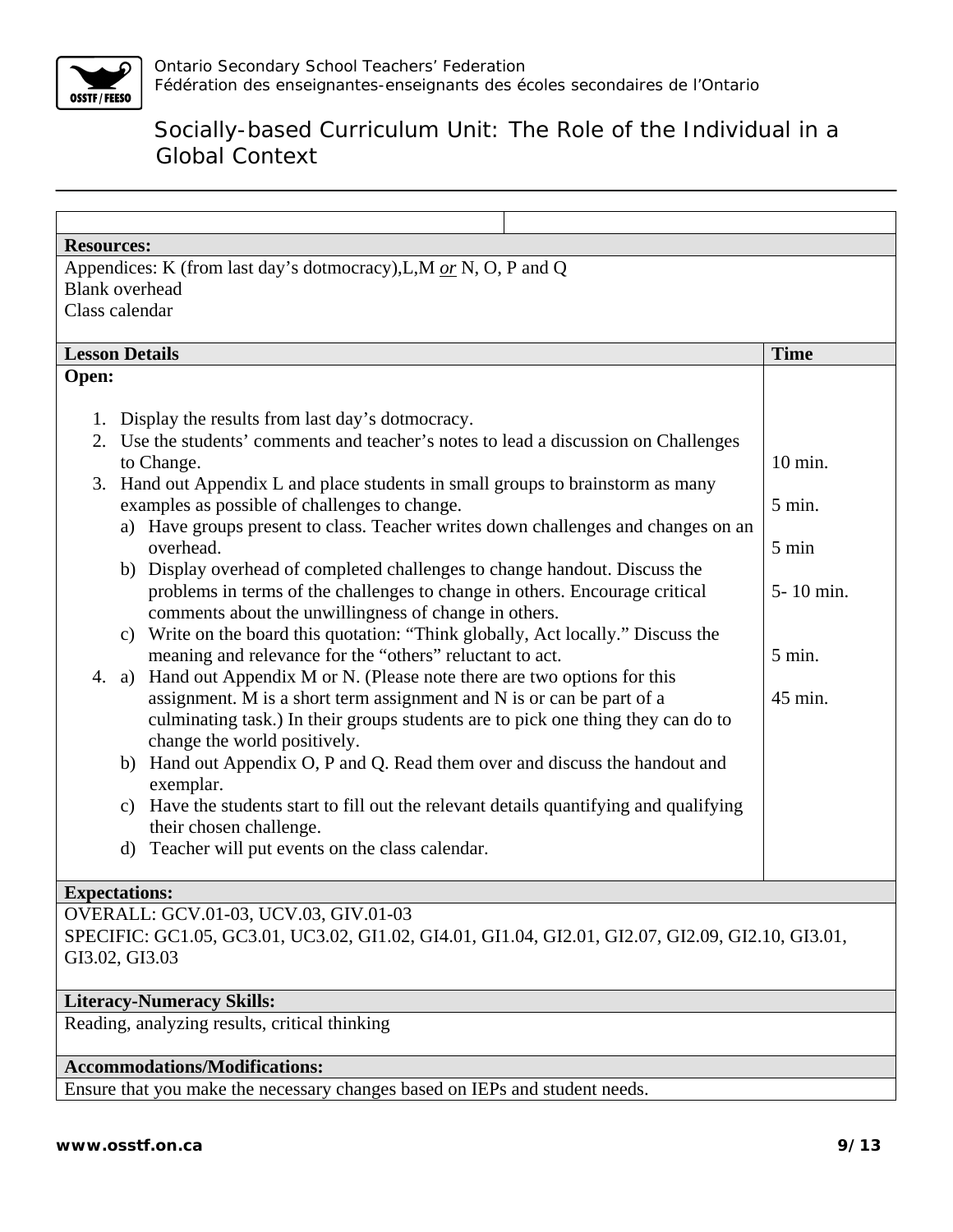

| <b>Lesson 4</b>                                                                                                                                                                                                                                                                                                                                                                                                                                                                                                                                                 |                                                                                         |                                                                                                        |
|-----------------------------------------------------------------------------------------------------------------------------------------------------------------------------------------------------------------------------------------------------------------------------------------------------------------------------------------------------------------------------------------------------------------------------------------------------------------------------------------------------------------------------------------------------------------|-----------------------------------------------------------------------------------------|--------------------------------------------------------------------------------------------------------|
| <b>Assessment:</b><br>journal entry (comments only)                                                                                                                                                                                                                                                                                                                                                                                                                                                                                                             | <b>Evaluation:</b><br>Appendix M or N- Change the World<br><b>Challenge Assignments</b> |                                                                                                        |
| <b>Resources:</b>                                                                                                                                                                                                                                                                                                                                                                                                                                                                                                                                               |                                                                                         |                                                                                                        |
| Appendices: R&S class sets<br>Appendix T over head<br>Computer Lab and/or Library                                                                                                                                                                                                                                                                                                                                                                                                                                                                               |                                                                                         |                                                                                                        |
| <b>Lesson Details</b>                                                                                                                                                                                                                                                                                                                                                                                                                                                                                                                                           |                                                                                         | <b>Time</b>                                                                                            |
| Open:<br>1. Journal Entry<br>a) Why is it important to be a global citizen?<br>Middle:<br>$1_{-}$<br>a) Hand out Appendix R. Have students examine the list of individuals.<br>b) Teacher will assign the student two names. No duplicates if possible.<br>c) Hand out Appendix S and T. Read the Rosa Parks example.<br>d) Have the students research their individuals and complete the "Bio" sheet(Appendix<br>S)<br>e) Results will be shared next day at the "coffee house". Therefore students who do not<br>complete their work must do it for homework. |                                                                                         | $10 \text{ min}$<br>$1-2$ min.<br>2-3 min.<br>$3-5$ min.<br>The rest of the<br>remaining<br>class time |
| <b>Expectations:</b>                                                                                                                                                                                                                                                                                                                                                                                                                                                                                                                                            |                                                                                         |                                                                                                        |
| OVERALL: GCV.01-03, UCV.03, UCV.01-03<br>SPECIFIC: GC1.05, GC3.01, UC3.02, GI1.01-02, GI1.04, GI2.01, GI2.07, GI2.09-10, GI3.01-03                                                                                                                                                                                                                                                                                                                                                                                                                              |                                                                                         |                                                                                                        |
| <b>Literacy-Numeracy Skills:</b>                                                                                                                                                                                                                                                                                                                                                                                                                                                                                                                                |                                                                                         |                                                                                                        |
| Research, differentiation, critical reading                                                                                                                                                                                                                                                                                                                                                                                                                                                                                                                     |                                                                                         |                                                                                                        |
| <b>Accommodations/Modifications:</b>                                                                                                                                                                                                                                                                                                                                                                                                                                                                                                                            |                                                                                         |                                                                                                        |
| Ensure that you make the necessary changes based on IEPs and student needs.                                                                                                                                                                                                                                                                                                                                                                                                                                                                                     |                                                                                         |                                                                                                        |

| Lesson 5                         |                    |
|----------------------------------|--------------------|
| <b>Assessment:</b>               | <b>Evaluation:</b> |
| "Ticket out the door" assignment |                    |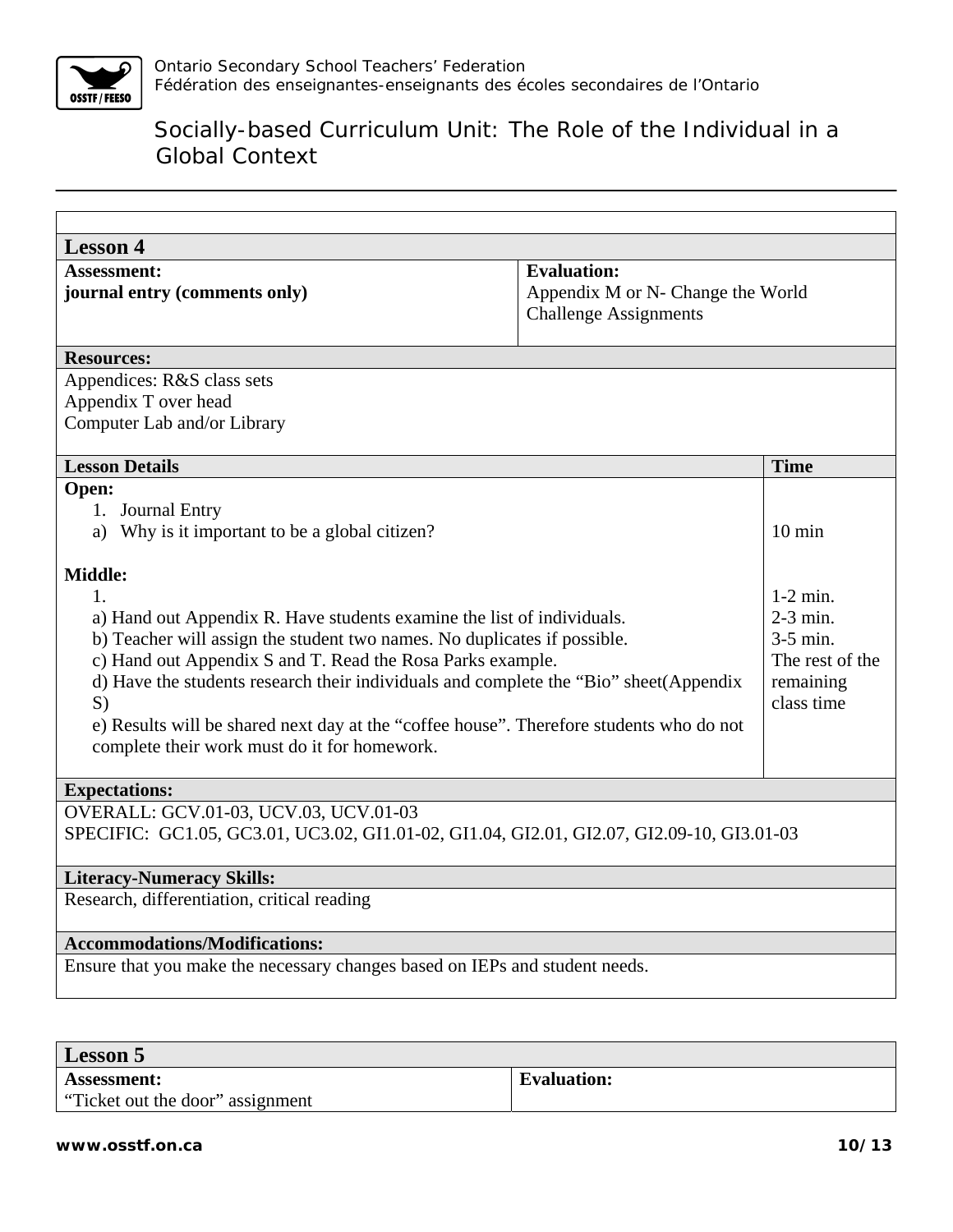

| <b>Resources:</b>                                                                                                                                                                                                                                                                                                                                                                                           |                                                              |             |
|-------------------------------------------------------------------------------------------------------------------------------------------------------------------------------------------------------------------------------------------------------------------------------------------------------------------------------------------------------------------------------------------------------------|--------------------------------------------------------------|-------------|
| Appendices: U and V class set (attach together)                                                                                                                                                                                                                                                                                                                                                             |                                                              |             |
|                                                                                                                                                                                                                                                                                                                                                                                                             |                                                              |             |
| <b>Lesson Details</b>                                                                                                                                                                                                                                                                                                                                                                                       |                                                              | <b>Time</b> |
| <b>COFFEE HOUSE</b><br>A coffee house is a student guided discussion. Students are put into random groups and<br>present/discuss on their own terms. Teacher/students may bring in coffee/other<br>beverages and snacks.<br>Students are to be randomly put into groups to discuss the results of their research in a<br>coffee house format, using the handout - Appendix $U$ - given as a guideline.      |                                                              | All period  |
| Students will circle around the table in whatever manner they choose, presenting the<br>results of their research about each individual.<br>After all students have presented, they will begin to discuss the results, using the handout<br>to guide their discussion. Their 'ticket out the door' is the completed handout and the<br>biographies for teacher assessment with the ICE rubric - Appendix V. |                                                              |             |
| <b>Expectations:</b>                                                                                                                                                                                                                                                                                                                                                                                        |                                                              |             |
| OVERALL: GCV.01-03, UCV.03, UCV.01-03<br>SPECIFIC: GC1.05, GC3.01, UC3.02, GI1.01-02, GI1.04, GI2.01, GI2.07, GI2.09-10, GI3.01-03                                                                                                                                                                                                                                                                          |                                                              |             |
| <b>Literacy-Numeracy Skills:</b>                                                                                                                                                                                                                                                                                                                                                                            |                                                              |             |
| Listening and taking notes                                                                                                                                                                                                                                                                                                                                                                                  |                                                              |             |
| <b>Accommodations/Modifications:</b>                                                                                                                                                                                                                                                                                                                                                                        |                                                              |             |
| Ensure that you make the necessary changes based on IEPs and student needs.                                                                                                                                                                                                                                                                                                                                 |                                                              |             |
|                                                                                                                                                                                                                                                                                                                                                                                                             |                                                              |             |
| <b>Lessons 6 and 7</b>                                                                                                                                                                                                                                                                                                                                                                                      |                                                              |             |
| Assessment:                                                                                                                                                                                                                                                                                                                                                                                                 | <b>Evaluation:</b><br>Media Assignment. This is based on the |             |

| <b>Resources:</b> |  |
|-------------------|--|
| Appendix A        |  |
| Appendix W        |  |
| Computer Lab      |  |

Challenge to Change Activity - Appendix W.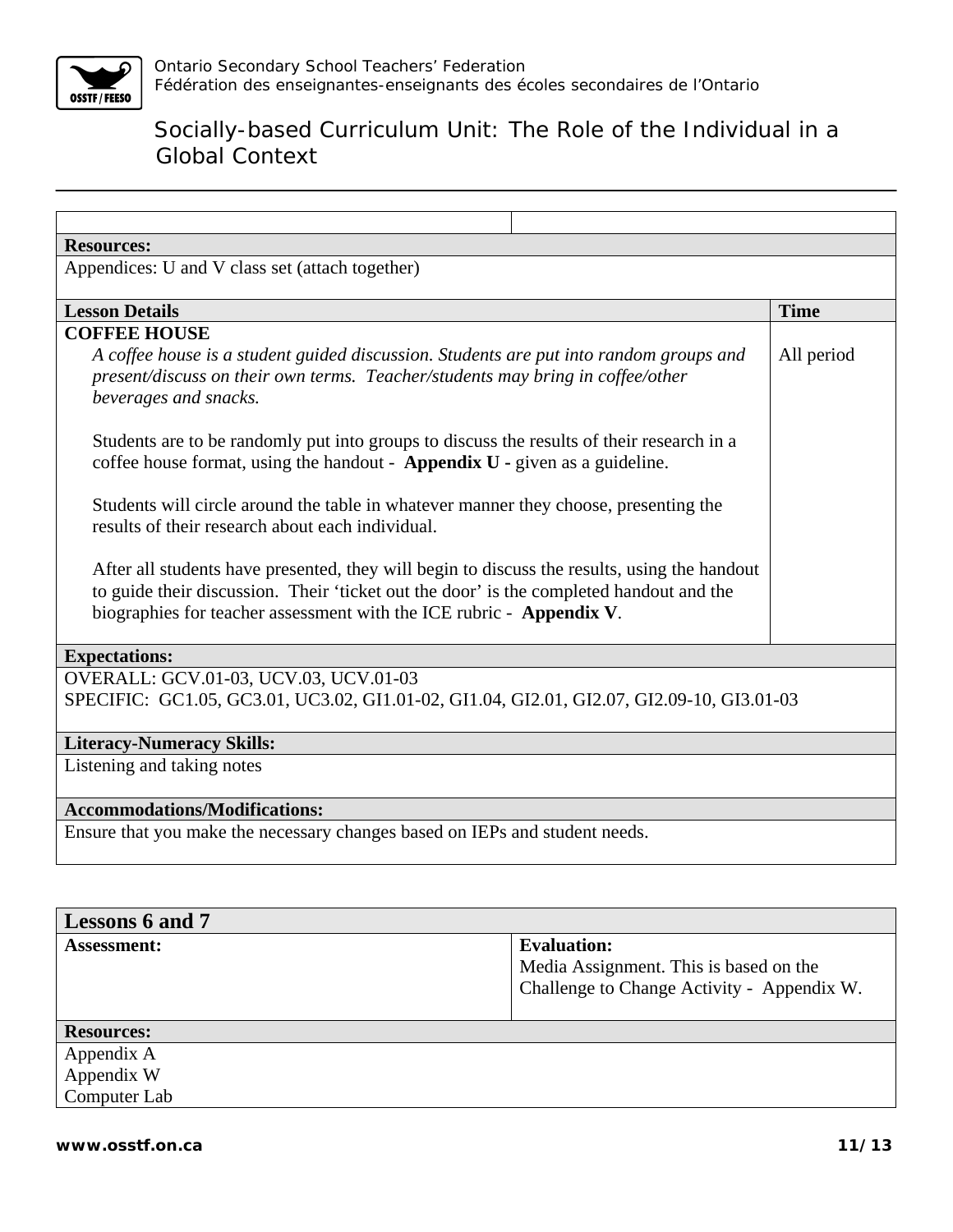

| <b>Lesson Details</b>                                                                                                                                                                                                     | <b>Time</b>                                                   |
|---------------------------------------------------------------------------------------------------------------------------------------------------------------------------------------------------------------------------|---------------------------------------------------------------|
| Open:<br>1. Have students complete the Anticipation guide (Response after Unit section)<br>Discuss results and the value of what was covered for each student.<br>$2^{\circ}$                                             | $5 \text{ min.}$<br>$5 \text{ min.}$                          |
| <b>Middle:</b>                                                                                                                                                                                                            |                                                               |
| Hand out Appendix W. Read together the assignment.<br>1.<br>Have the students start to work on research and presentation.<br>2.<br>3.<br>Continue until next day.<br>Negotiate a reasonable due date with students.<br>4. | $5 \text{ min.}$<br>Remainder of<br>period 6, and<br>period 7 |
| <b>Expectations:</b>                                                                                                                                                                                                      |                                                               |
| OVERALL: SSV.03, GIV.01-03, SSS.06<br>SPECIFIC: GI1.01-03, GI2.02, GI2.02, GI2.07, GI2.09, GI2.10, GI3.01-03                                                                                                              |                                                               |
| <b>Literacy-Numeracy Skills:</b>                                                                                                                                                                                          |                                                               |
|                                                                                                                                                                                                                           |                                                               |
| <b>Accommodations/Modifications:</b>                                                                                                                                                                                      |                                                               |
| Ensure that you make the necessary changes based on IEPs and student needs.                                                                                                                                               |                                                               |

## **Attachments**

- Appendix A The Role of the Individual in a Global Context
- Appendix B How to Write a Response
- Appendix  $C F -$ Quotations
- Appendix G Tsunami Map
- Appendix  $H + I Flow$  Charts
- Appendix J, K Dotmocracy Voting Platforms
- Appendix L From Challenge To Change
- Appendix M Change the World Challenge Short Option
- Appendix N Change the World Challenge Culminating Option
- Appendix O From Challenge to Change Action Plan
- Appendix P Exemplar Action Plan
- Appendix Q Fundraising Thermometer
- Appendix R The Role of the Individual in a Global Context
- Appendix S The Role of the Individual in a Global Context Biography Worksheet
- Appendix T Exemplar The Role of the Individual in a Global Context